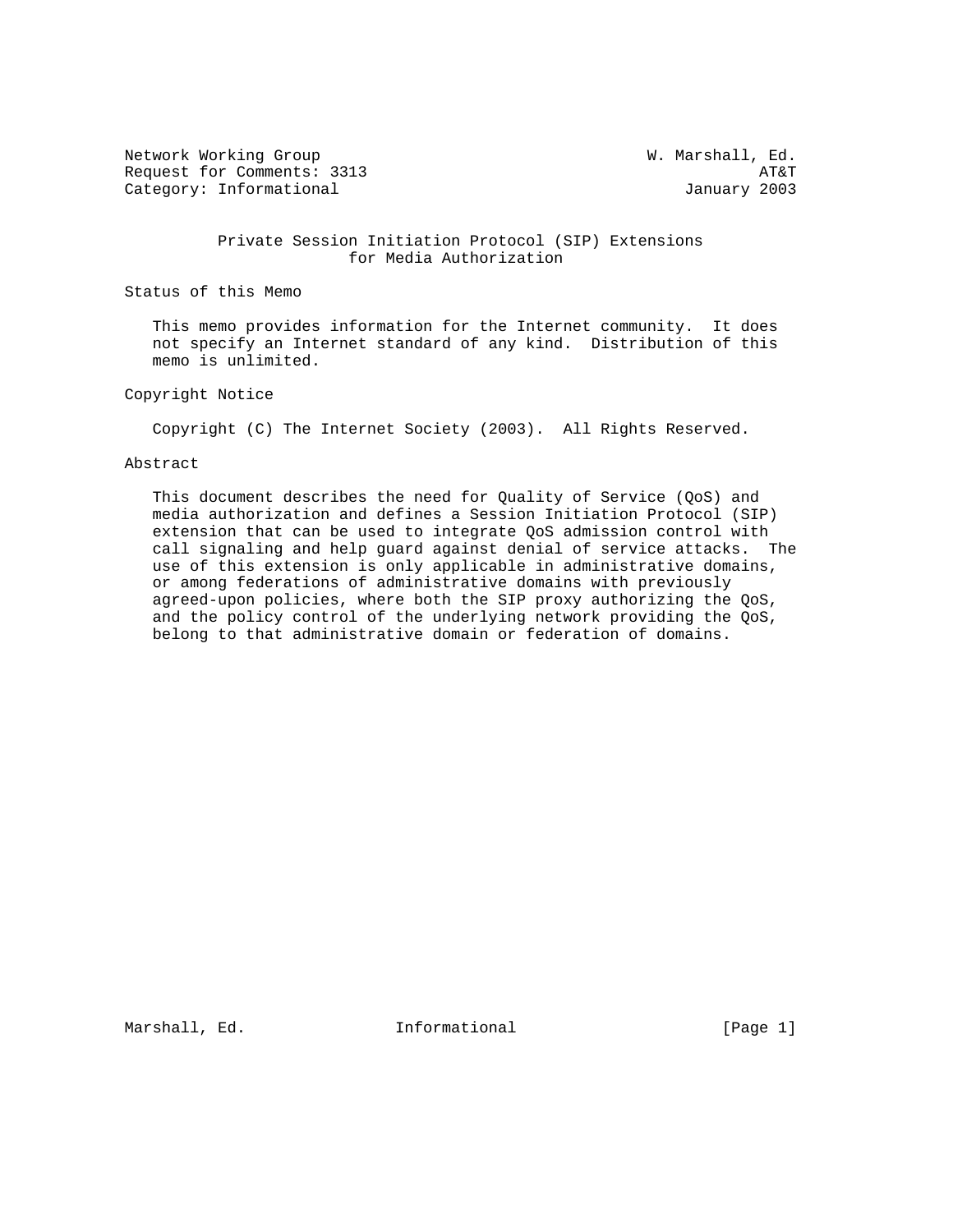Table of Contents

|                 |                                                      | 2              |
|-----------------|------------------------------------------------------|----------------|
|                 | 2. Conventions Used in this Document                 | 3              |
|                 |                                                      | 3              |
| 4 <sub>1</sub>  |                                                      | $\overline{4}$ |
| 5 <sub>1</sub>  | Changes to SIP to Support Media Authorization        | 4              |
|                 |                                                      | 5              |
|                 |                                                      | 5              |
|                 | $5.2.1$ User Agent Client (UAC)                      | 6              |
|                 | $5.2.2$ User Agent Server (UAS)                      | 6              |
|                 | 5.2.3 Originating Proxy (OP)                         | 7              |
|                 | $5.2.4$ Destination Proxy (DP)                       | 7              |
|                 |                                                      | 8              |
|                 | 6.1 Requesting Bandwidth via RSVP Messaging          | 8              |
|                 | 6.1.1 User Agent Client Side                         | 8              |
|                 | 6.1.2 User Agent Server Side                         | 10             |
|                 | 7. Advantages of the Proposed Approach               | 12             |
| 8 <sub>1</sub>  |                                                      |                |
| 9.              |                                                      |                |
|                 | 10. Notice Regarding Intellectual Property Rights 13 |                |
| 11              |                                                      |                |
| 12 <sup>2</sup> |                                                      |                |
| 13              |                                                      |                |
| 14.             |                                                      |                |
| 15              |                                                      | 15             |
|                 |                                                      | 16             |

1. Scope of Applicability

 This document defines a SIP extension that can be used to integrate QoS admission control with call signaling and help guard against denial of service attacks. The use of this extension is only applicable in administrative domains, or among federations of administrative domains with previously agreed-upon policies, where both the SIP proxy authorizing the QoS, and the policy control of the underlying network providing the QoS, belong to that administrative domain or federation of domains. Furthermore, the mechanism is generally incompatible with end-to-end encryption of message bodies that describe media sessions.

 This is in contrast with general Internet principles, which separate data transport from applications. Thus, the solution described in this document is not applicable to the Internet at large. Despite these limitations, there are sufficiently useful specialized deployments that meet the assumptions described above, and can accept the limitations that result, to warrant informational publication of this mechanism. An example deployment would be a closed network,

Marshall, Ed. **Informational Ed.** Informational **Educational** [Page 2]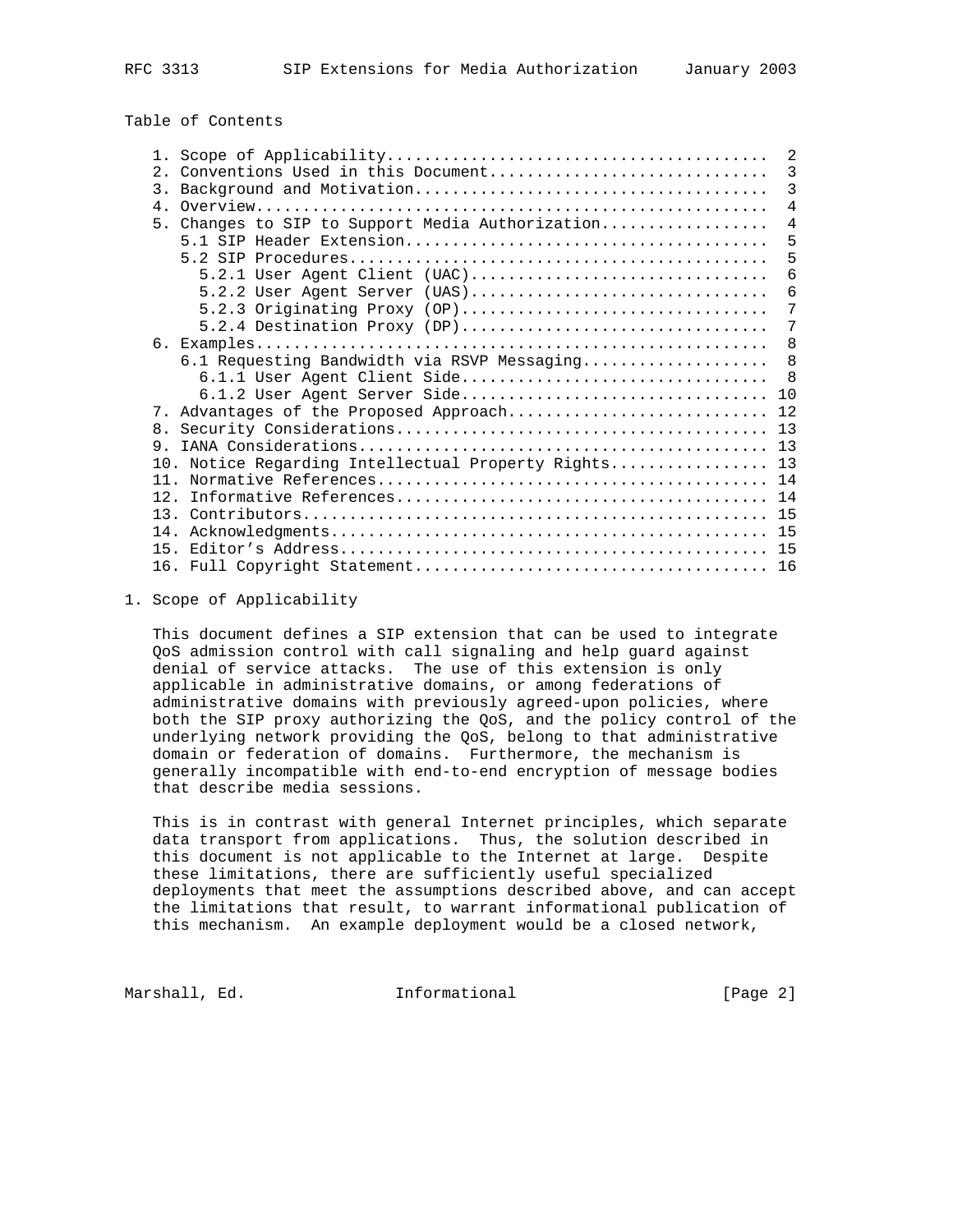which emulates a traditional circuit switched telephone network. This document specifies a private header, facilitating use in these specialized configurations.

2. Conventions Used in this Document

 The key words "MUST", "MUST NOT", "REQUIRED", "SHALL", "SHALL NOT", "SHOULD", "SHOULD NOT", "RECOMMENDED", "MAY", and "OPTIONAL" in this document are to be interpreted as described in RFC 2119 [2].

3. Background and Motivation

 Current IP telephony systems assume a perfect world in which there is either an unlimited amount of bandwidth, or network layer Quality of Service (QoS) is provided without any kind of policy control. However, the reality is that end-to-end bandwidth is not unlimited and uncontrolled access to QoS, in general, is unlikely. The primary reason for this is that QoS provides preferential treatment of one flow, at the expense of another. Consequently, it is important to have policy control over whether a given flow should have access to QoS. This will not only enable fairness in general, but can also prevent denial of service attacks.

 In this document, we are concerned with providing QoS for media streams established via the Session Initiation Protocol (SIP) [3]. We assume an architecture that integrates call signaling with media authorization, as illustrated in the Figure below. The solid lines (A and B) show interfaces, whereas the dotted line (C) illustrates the QoS enabled media flow:



Figure 1 - Basic Architecture

Marshall, Ed. 1nformational 1999 [Page 3]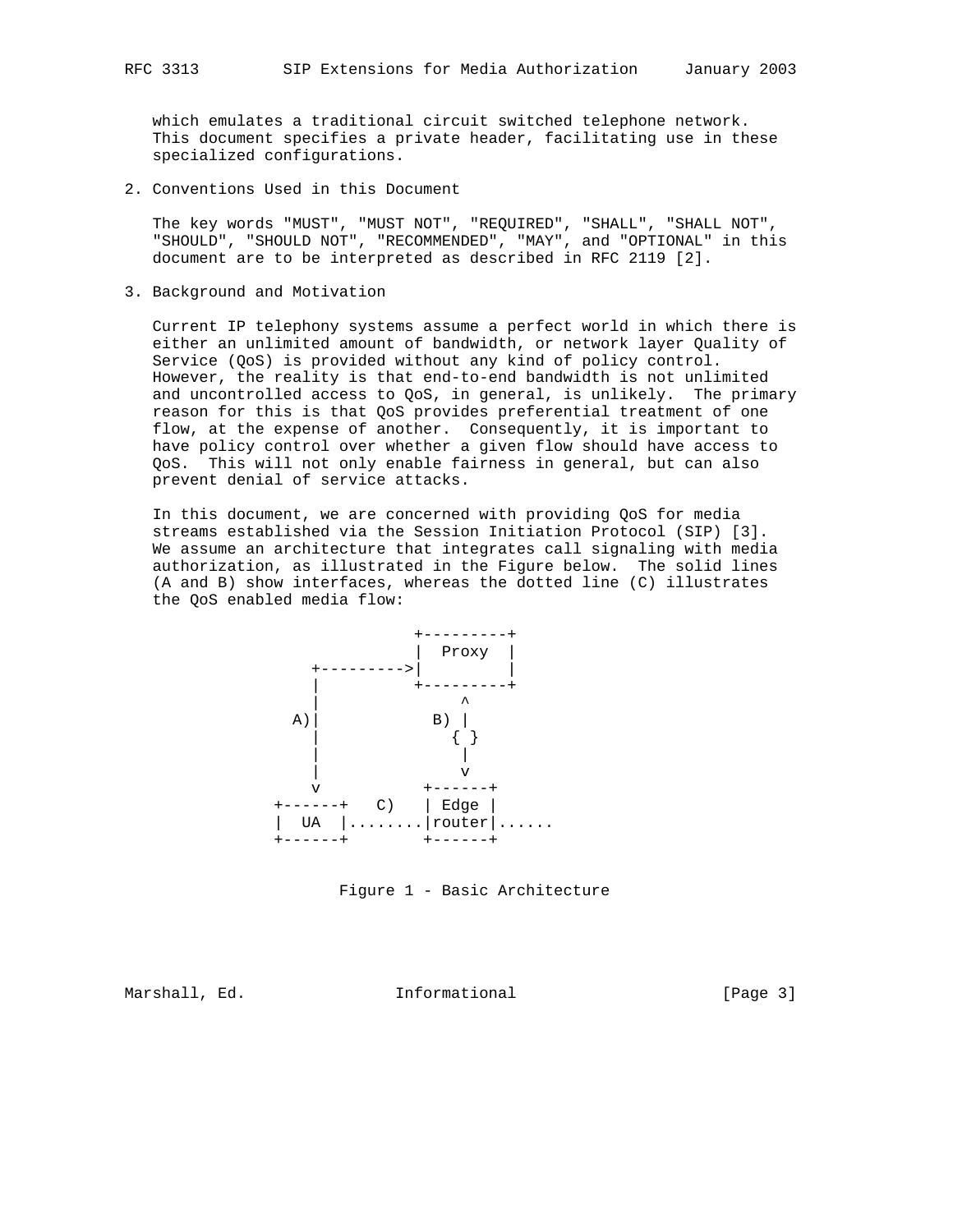In this architecture, we assume a SIP UA connected to a QoS enabled network with an edge router acting as a Policy Enforcement Point (PEP) [6]. We further assume that a SIP UA that wishes to obtain QoS initiates sessions through a proxy which can interface with the QoS policy control for the data network being used. We will refer to such a proxy as a QoS enabled proxy. We assume that the SIP UA needs to present an authorization token to the network in order to obtain Quality of Service (C). The SIP UA obtains this authorization token via SIP (A) from the QoS enabled proxy by means of an extension SIP header, defined in this document. The proxy, in turn, communicates either directly with the edge router or with a Policy Decision Point (PDP - not shown) [6] in order to obtain a suitable authorization token for the UA.

 Examples of access data networks, where such a QoS enabled proxy could be used, include DOCSIS based cable networks and 3rd generation (3G) wireless networks.

## 4. Overview

 A session that needs to obtain QoS for the media streams in accordance with our basic architecture described above goes through the following steps.

 The SIP UA sends an INVITE to the QoS enabled proxy, which for each resulting dialog includes one or more media authorization tokens in all unreliable provisional responses (except 100), the first reliable 1xx or 2xx response, and all retransmissions of that reliable response for the dialog. When the UA requests QoS, it includes the media authorization tokens with the resource reservation.

 A SIP UA may also receive an INVITE from its QoS enabled proxy which includes one or more media authorization tokens. In that case, when the UA requests QoS, it includes the media authorization tokens with the resource reservation. The resource reservation mechanism is not part of SIP and is not described within the scope of this document.

5. Changes to SIP to Support Media Authorization

 This document defines a private SIP header extension to support a media authorization scheme. In this architecture, a QoS enabled SIP proxy supplies the UA with one or more authorization tokens which are to be used in QoS requests. The extension defined allows network QoS resources to be authorized by the QoS enabled SIP proxy.

Marshall, Ed. 10. Informational 1.1 [Page 4]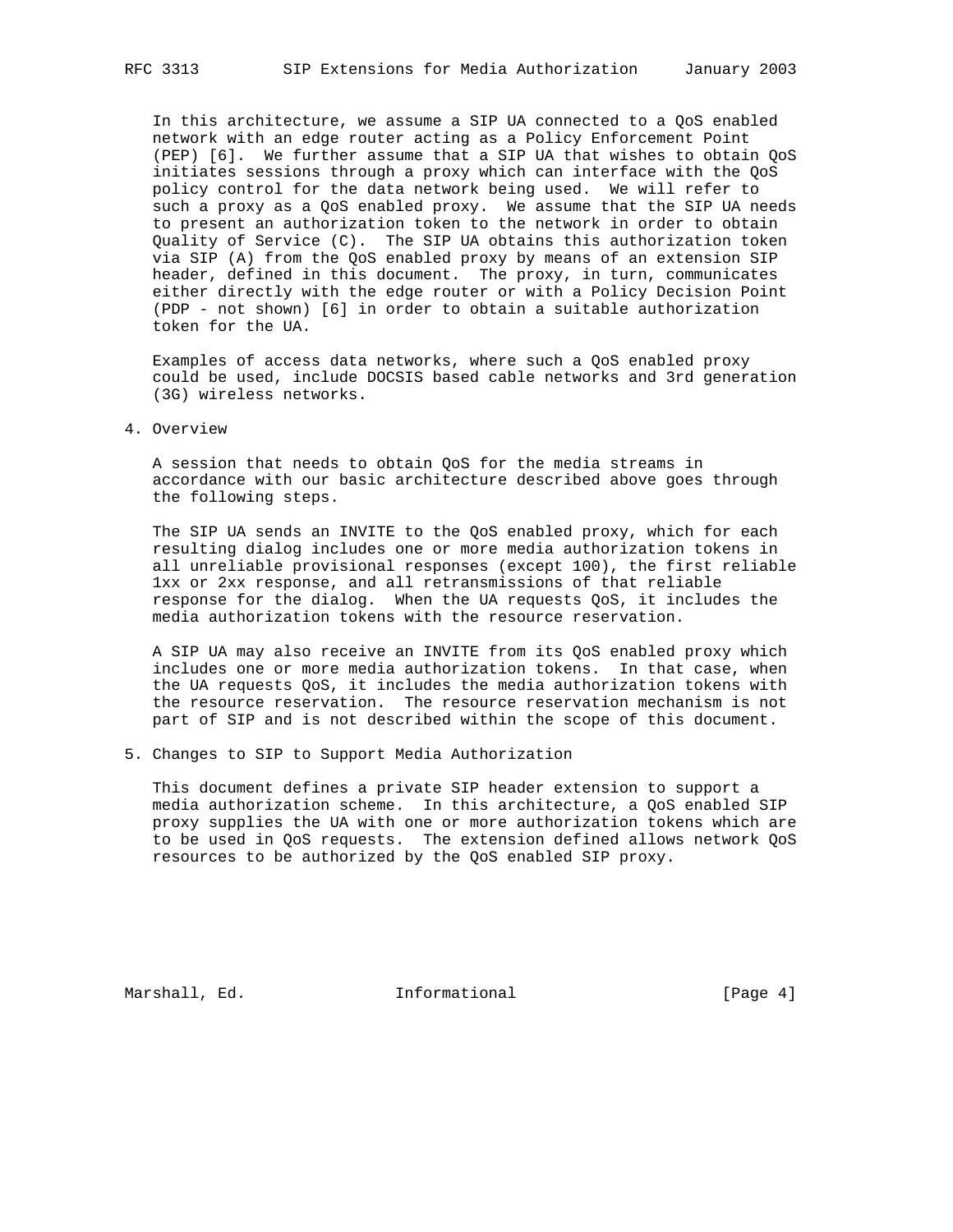5.1 SIP Header Extension

 A new P-Media-Authorization general header field is defined. The P- Media-Authorization header field contains one or more media authorization tokens which are to be included in subsequent resource reservations for the media flows associated with the session, that is, passed to an independent resource reservation mechanism, which is not specified here. The media authorization tokens are used for authorizing QoS for the media stream(s). The P-Media-Authorization header field is described by the following ABNF [4]:

```
 P-Media-Authorization = "P-Media-Authorization" HCOLON
                 P-Media-Authorization-Token
                 *(COMMA P-Media-Authorization-Token)
```
P-Media-Authorization-Token = 1\*HEXDIG

 Table 1 below is an extension of tables 2 and 3 in [3] for the new header field defined here. For informational purposes, this table also includes relevant entries for standards track extension methods published at the time this document was published. The INFO, PRACK, UPDATE, and SUBSCRIBE and NOTIFY methods are defined respectively in [11], [9], [12], and [10].

|                       | Where       | proxy ACK BYE |                   |         | CAN     | INV     | OPT | REG |
|-----------------------|-------------|---------------|-------------------|---------|---------|---------|-----|-----|
| P-Media-Authorization | R           | ad            | $\circ$           |         |         | O       |     |     |
| P-Media-Authorization | 2xx         | ad            |                   |         |         | $\circ$ |     |     |
| P-Media-Authorization | $101 - 199$ | ad            |                   |         |         | ∩       |     |     |
|                       | Where       | proxy         | INF               | PRA     | UPD     | SUB     | NOT |     |
| P-Media-Authorization | R           | ad            | $\qquad \qquad -$ | $\circ$ | $\circ$ |         |     |     |
| P-Media-Authorization | 2xx         | ad            | $\qquad \qquad -$ | ∩       | $\cap$  |         |     |     |
|                       |             |               |                   |         |         |         |     |     |

Table 1: Summary of header fields.

 The P-Media-Authorization header field can be used only in SIP requests or responses that can carry a SIP offer or answer. This naturally keeps the scope of this header field narrow.

5.2 SIP Procedures

 This section defines SIP [3] procedures for usage in media authorization compatible systems, from the point of view of the authorizing QoS.

Marshall, Ed. 10. Informational 1.1 [Page 5]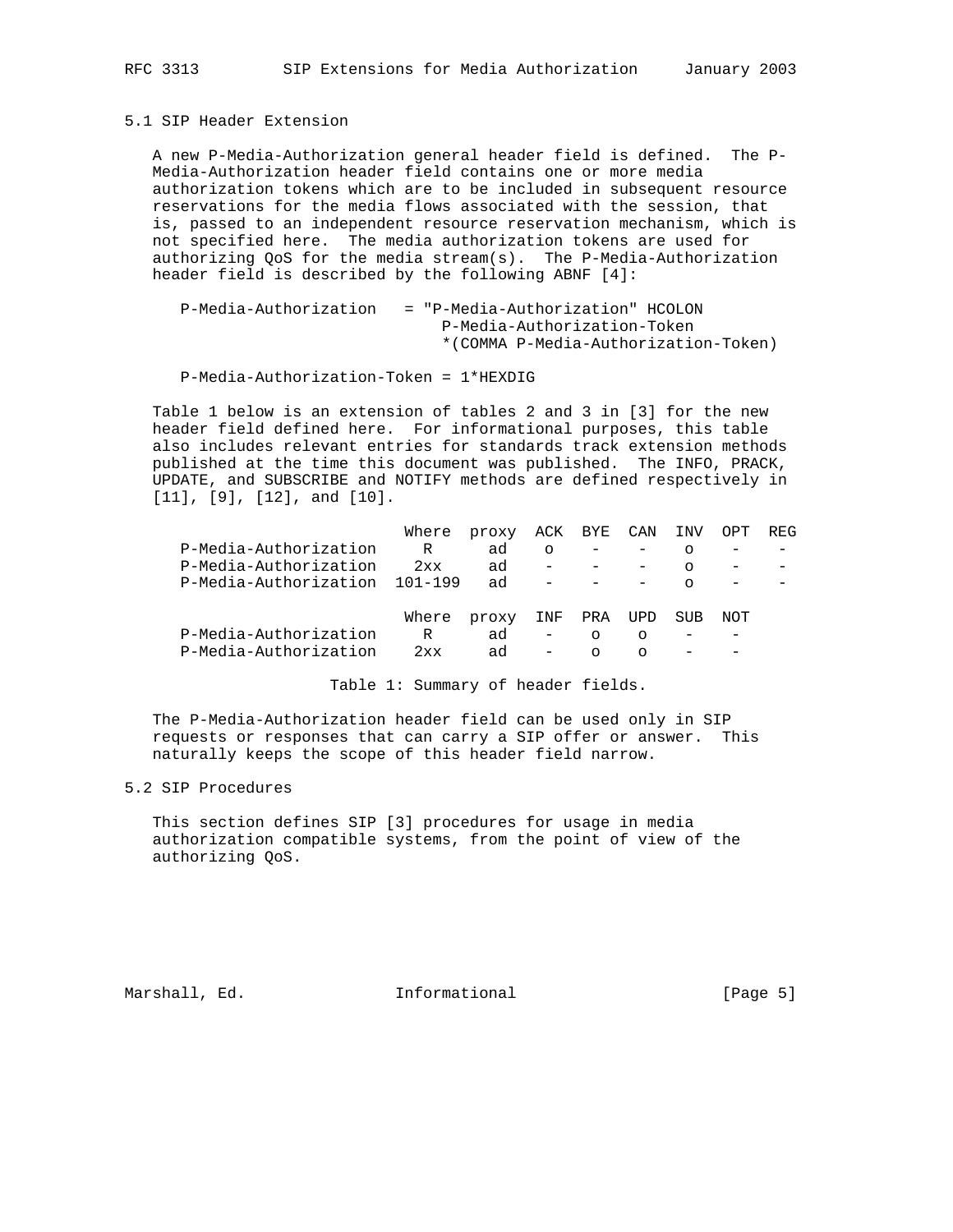# 5.2.1 User Agent Client (UAC)

 The initial SIP INVITE message, mid-call messages that result in network QoS resource changes, and mid-call changes in call destination should be authorized. These SIP messages are sent through the QoS enabled proxies to receive this authorization. In order to authorize QoS, the QoS enabled SIP proxy MAY need to inspect message bodies that describe the media streams (e.g., SDP). Hence, it is recommended (as may be appropriate within the applicability scope in Section 1 of this document) that such message bodies not be encrypted end-to-end.

 The P-Media-Authorization-Token, which is contained in the P-Media- Authorization header, is included for each dialog in all unreliable provisional responses (except 100), the first reliable 1xx or 2xx response, and all retransmissions of that reliable response for the dialog sent by the QoS enabled SIP proxy to the UAC.

 The UAC should use all the P-Media-Authorization-Tokens from the most recent request/response that contained the P-Media-Authorization header when requesting QoS for the associated media stream(s). This applies to both initial and subsequent refresh reservation messages (for example, in an RSVP-based reservation system). A reservation function within the UAC should convert each string of hex digits into binary, and utilize each result as a Policy-Element, as defined in RFC 2750 [5] (excluding Length, but including P-Type which is included in each token). These Policy-Elements would typically contain the authorizing entity and credentials, and be used in an RSVP request for media data stream QoS resources.

5.2.2 User Agent Server (UAS)

 The User Agent Server receives the P-Media-Authorization-Token in an INVITE (or other) message from the QoS enabled SIP proxy. If the response contains a message body that describes media streams for which the UA desires QoS, it is recommended (as may be appropriate within the applicability scope in Section 1 of this document) that this message body not be encrypted end-to-end.

 The UAS should use all the P-Media-Authorization-Tokens from the most recent request/response that contained the P-Media-Authorization header when requesting QoS for the associated media stream(s). This applies both to initial and subsequent refresh reservation messages (for example, in an RSVP-based reservation system). A reservation function within the UAS should convert each string of hex digits into binary, and utilize each result as a Policy-Element, as defined in RFC 2750 [5] (excluding Length, but including P-Type which is included in each token). These Policy-Elements would typically

Marshall, Ed. 10. Informational 1.1 [Page 6]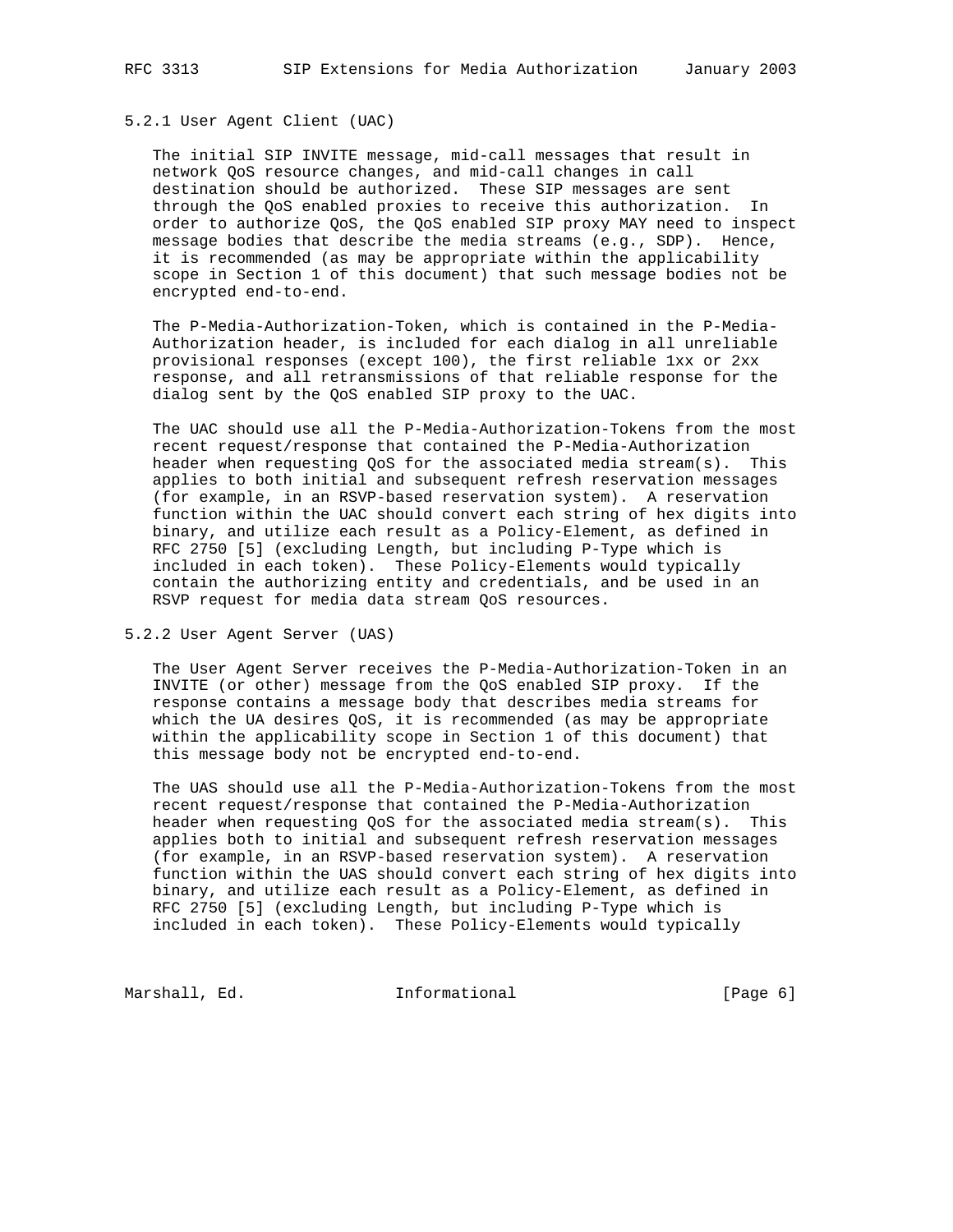contain the authorizing entity and credentials, and be used in an RSVP request for media data stream QoS resources.

5.2.3 Originating Proxy (OP)

 When the originating QoS enabled proxy (OP) receives an INVITE (or other) message from the UAC, the proxy authenticates the caller, and verifies that the caller is authorized to receive QoS.

 In cooperation with an originating Policy Decision Point (PDP-o), the OP obtains and/or generates one or more media authorization tokens. These contain sufficient information for the UAC to get the authorized QoS for the media streams. Each media authorization token is formatted as a Policy-Element, as defined in RFC 2750 [5] (excluding Length, but including P-Type which is included in each token), and then converted to a string of hex digits to form a P- Media-Authorization-Token. The proxy's resource management function may inspect message bodies that describe the media streams (e.g., SDP), in both requests and responses in order to decide what QoS to authorize.

 For each dialog that results from the INVITE (or other) message received from the UAC, the originating proxy must add a P-Media- Authorization header with the P-Media-Authorization-Token in all unreliable provisional responses (except 100), the first reliable 1xx or 2xx response, and all retransmissions of that reliable response the proxy sends to the UAC, if that response may result in network QoS changes. A response with an SDP may result in such changes.

5.2.4 Destination Proxy (DP)

 The Destination QoS Enabled Proxy (DP) verifies that the called party is authorized to receive QoS.

 In cooperation with a terminating Policy Decision Point (PDP-t), the DP obtains and/or generates a media authorization token that contains sufficient information for the UAS to get the authorized QoS for the media streams. The media authorization token is formatted as a Policy-Element, as defined in RFC 2750 [5] (excluding Length, but including P-Type which is included in each token), and then converted to a string of hex digits to form a P-Media-Authorization-Token. The proxy's resource management function may inspect message bodies that describe the media streams (e.g., SDP), in both requests and responses in order to decide what QoS to authorize.

Marshall, Ed. 10. Informational 1.1 [Page 7]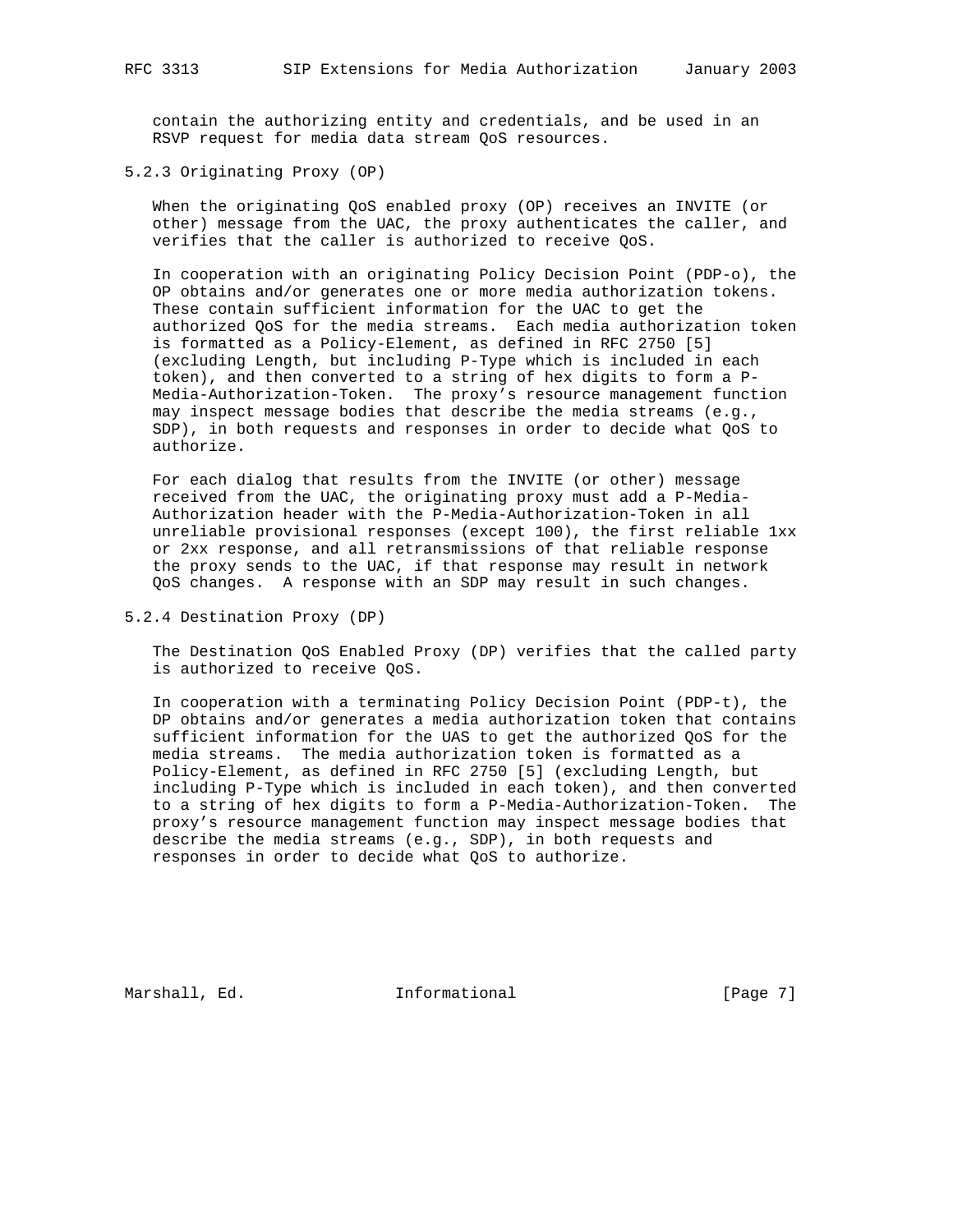The Destination Proxy must add the P-Media-Authorization header with the P-Media-Authorization-Token in the INVITE (or other) request that it sends to the UAS if that message may result in network QoS changes. A message with an SDP body may result in such changes.

- 6. Examples
- 6.1 Requesting Bandwidth via RSVP Messaging

 Below we provide an example of how the P-Media-Authorization header field can be used in conjunction with the Resource Reservation Protocol (RSVP) [7]. The example assumes that an offer arrives in the initial INVITE and an answer arrives in a reliable provisional response [9], which contains an SDP description of the media flow.

6.1.1 User Agent Client Side

 Figure 2 presents a high-level overview of a basic call flow with media authorization from the viewpoint of the UAC. Some policy interactions have been omitted for brevity.

When a user goes off-hook and dials a telephone number, the UAC collects the dialed digits and sends the initial (1)INVITE message to the originating SIP proxy.

 The originating SIP proxy (OP) authenticates the user/UAC and forwards the (2)INVITE message to the proper SIP proxy.

 Assuming the call is not forwarded, the terminating end-point sends a (3)18x response to the initial INVITE via OP. Included in this response is an indication of the negotiated bandwidth requirement for the connection (in the form of an SDP description [8]).

When OP receives the (3)18x, it has sufficient information regarding the end-points, bandwidth and characteristics of the media exchange. It initiates a Policy-Setup message to PDP-o, (4)AuthProfile.

 The PDP-o stores the authorized media description in its local store, generates an authorization token that points to this description, and returns the authorization token to the OP, (5)AuthToken.

Marshall, Ed. 10. Informational 1.1 [Page 8]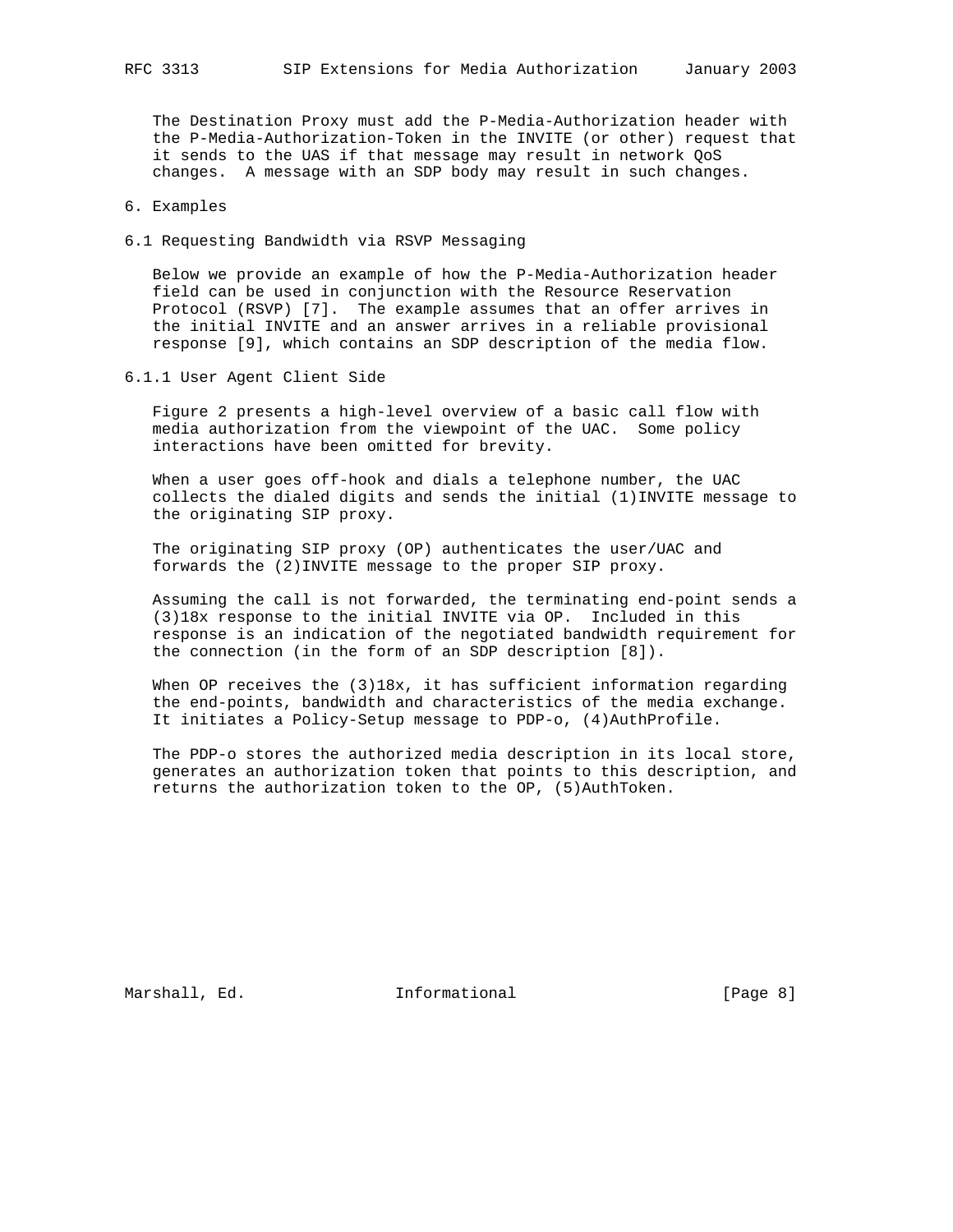| <b>UAC</b>                                | $ER-O$                                                                                             | OP<br>$PDF-0$                               |                                                                                                                                                 |
|-------------------------------------------|----------------------------------------------------------------------------------------------------|---------------------------------------------|-------------------------------------------------------------------------------------------------------------------------------------------------|
| $(1)$ INVITE                              |                                                                                                    |                                             | Client Authentication<br>and Call Authoriz.<br>$(2)$ INVITE                                                                                     |
|                                           |                                                                                                    | (4) AuthProfile<br><--------------          | -------------><br>(3)18x<br><--------------                                                                                                     |
|                                           |                                                                                                    | (5) AuthToken<br>(6)18x                     | -------------->  Auth. Token put into<br>P-Media-Authorization                                                                                  |
|                                           | $\leftarrow - (10) 200$ (PRACK) ------------------------                                           |                                             | header extension.<br>$--(8) PRACTK---$<br>$\leftarrow$ (9)200 (PRACK)                                                                           |
| $(11)$ RSVP-PATH<br>----------->  (12)REQ | Copies the RSVP policy object<br>from the P-Media-Authorization                                    | <-------------  the PDP makes the decision  | --------->  Using the Auth-Token and Authorized<br>$(13)$ DEC   Profile that is set by the SIP Proxy<br>$(14)$ RSVP-PATH                        |
|                                           |                                                                                                    |                                             | $--->$<br>$(15)$ RSVP-PATH                                                                                                                      |
| $(16)$ RSVP-RESV<br>----------->  (17)REQ | . _ _ _ _ _ _ _ _ _ _ _ _ _ _ _<br>Copies the RSVP policy object<br>from the P-Media-Authorization | <--------------  the PDP makes the decision | ---------->  Using the Auth-Token and Authorized<br>$(18)$ DEC $ $ Profile that is set by the SIP Proxy<br>$(19)$ RSVP-RESV<br>$(20)$ RSVP-RESV |
|                                           |                                                                                                    |                                             |                                                                                                                                                 |
|                                           |                                                                                                    |                                             |                                                                                                                                                 |

Figure 2 - Media Authorization with RSVP (UAC)

 The OP includes the authorization token in the P-Media-Authorization header extension of the (6)18x message.

Marshall, Ed. 1nformational 1999 [Page 9]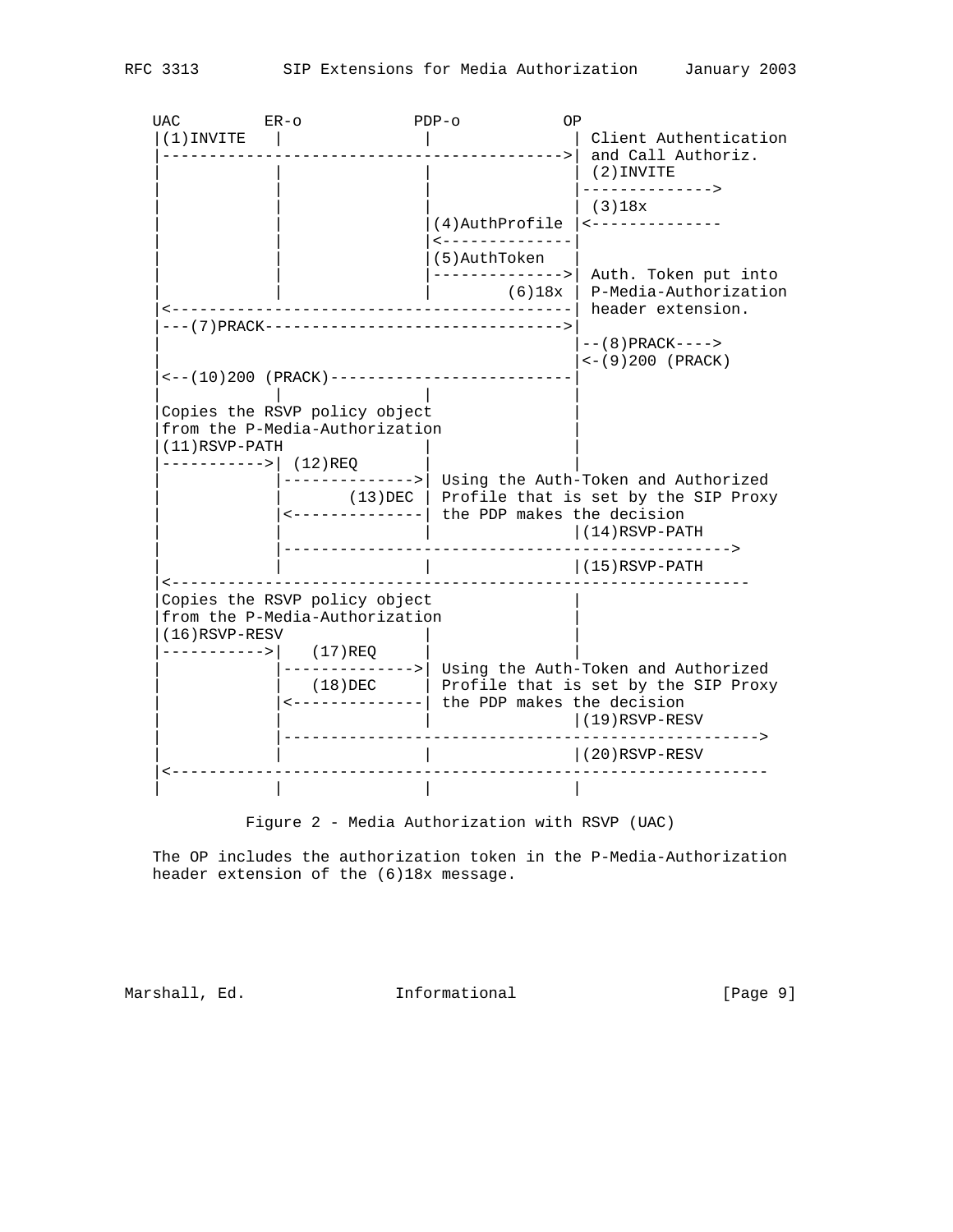Upon receipt of the (6)18x message, the UAC stores the media authorization token from the P-Media-Authorization header. Also, the UAC acknowledges the 18x message by sending a (7)PRACK message, which is responded to with (10) 200.

 Before sending any media, the UAC requests QoS by sending an (11)RSVP-PATH message, which includes the previously stored P-Media- Authorization-Token as a Policy-Element.

 ER-o, upon receipt of the (11)RSVP-PATH message, checks the authorization through a PDP-o COPS message exchange, (12)REQ. PDP-o checks the authorization using the stored authorized media description that was linked to the authorization token it returned to OP. If authorization is successful, PDP-o returns an "install" Decision, (13)DEC.

 ER-o checks the admissibility for the request, and if admission succeeds, it forwards the (14)RSVP-PATH message.

 Once UAC receives the (15)RSVP-PATH message from UAS, it sends the (16)RSVP-RESV message to reserve the network resources.

 ER-o, upon receiving the (16)RSVP-RESV message checks the authorization through a PDP-o COPS message exchange, (17)REQ. PDP-o checks the authorization using the stored authorized media description that was linked to the authorization token it returned to OP. If authorization is successful, PDP-o returns an "install" Decision, (18)DEC.

 ER-o checks the admissibility for the request, and if admission succeeds, it forwards the (19)RSVP-RESV message.

 Upon receiving the (20)RSVP-RESV message, network resources have been reserved in both directions.

6.1.2 User Agent Server Side

 Figure 3 presents a high-level overview of a call flow with media authorization from the viewpoint of the UAS. Some policy interactions have been omitted for brevity.

 Since the destination SIP proxy (DP) has sufficient information regarding the endpoints, bandwidth, and characteristics of the media exchange, it initiates a Policy-Setup message to the terminating Policy Decision Point (PDP-t) on receipt of the (1)INVITE.

Marshall, Ed. 10. Informational 1.1 [Page 10]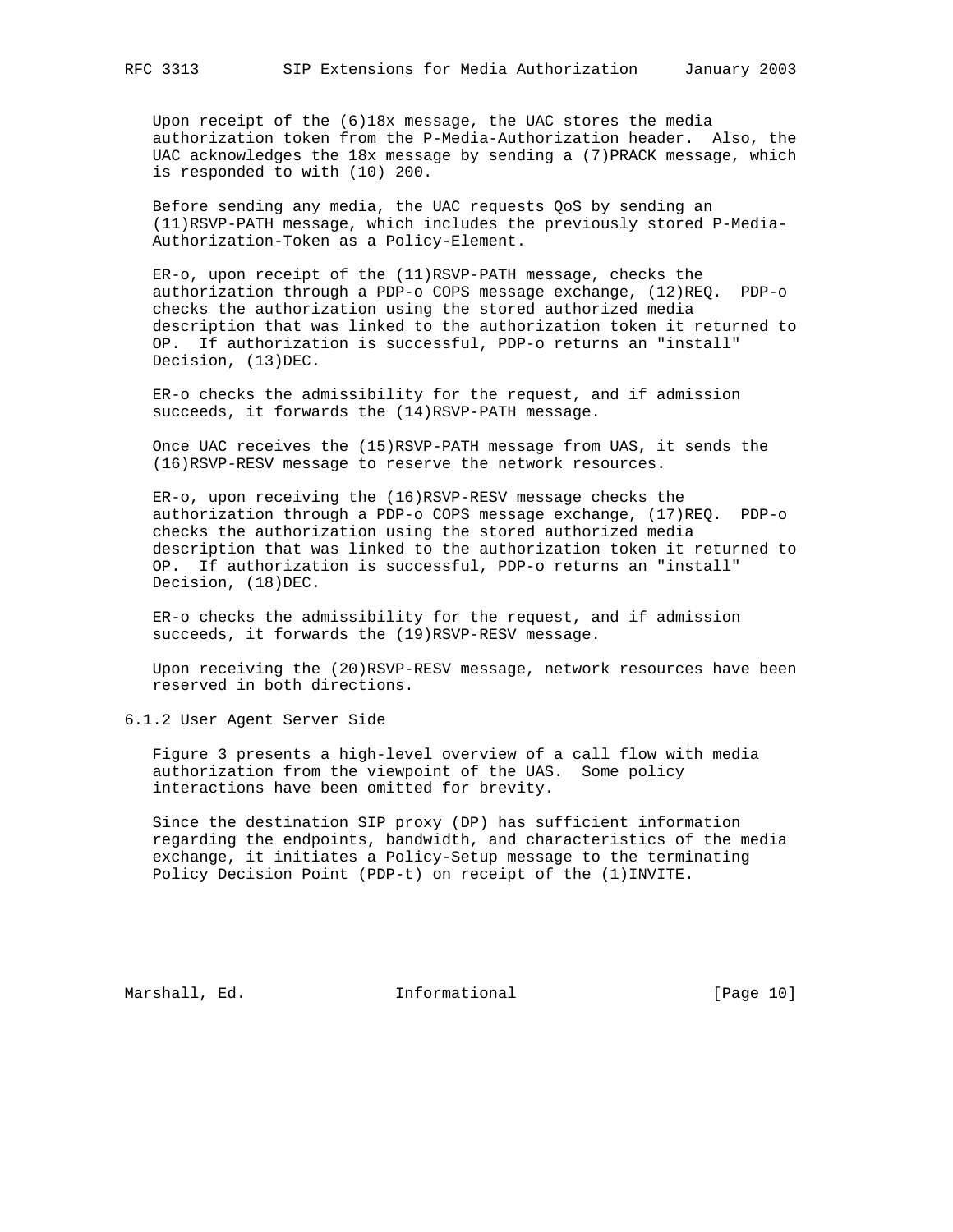UAS ER-t PDP-t DP  $|$  (1)INVITE | <--------------| Proxy Authentication  $(2)$ AuthProfile and Call Authoriz. | | |<--------------|  $|$  (3)AuthToken  $|$  $|$ -------------->| Auth. Token put into | | | (4)INVITE | P-Media-Authorization |<------------------------------------------| header extension  $(5)18x$  | |------------------------------------------>| (6)18x |Copies the RSVP policy object |--------------> from the P-Media-Authorization |(7)RSVP-PATH | | ---------->| (8)REQ | |-------------->| Using the Auth-Token and Authorized | | (9)DEC | Profile that is set by the SIP Proxy | |<--------------| the PDP makes the decision | | | |(10)RSVP-PATH | |--------------------------------------------------> | | | |(11)RSVP-PATH |<-------------------------------------------------------------- Copies the RSVP policy object from the P-Media-Authorization (12)RSVP-RESV |---------->| | | | | (13)REQ | | | |-------------->| Using the Auth-Token and Authorized | | (14)DEC | Profile that is set by the SIP Proxy | |<--------------| the PDP makes the decision | (15)RSVP-RESV | |---------------------------------------------------> | (16)RSVP-RESV |<--------------------------------------------------------------- | | | |<-(17)PRACK--------- |<--(18)PRACK ------------------------------| |---(19)200 (PRACK) ----------------------->|  $| -- (20)200$  (PRACK) --> | | | |

Figure 3 - Media Authorization with RSVP (UAS)

 PDP-t stores the authorized media description in its local store, generates an authorization token that points to this description, and returns the authorization token to DP. The token is placed in the (4)INVITE message and forwarded to the UAS.

Marshall, Ed. **Informational Ed.** [Page 11]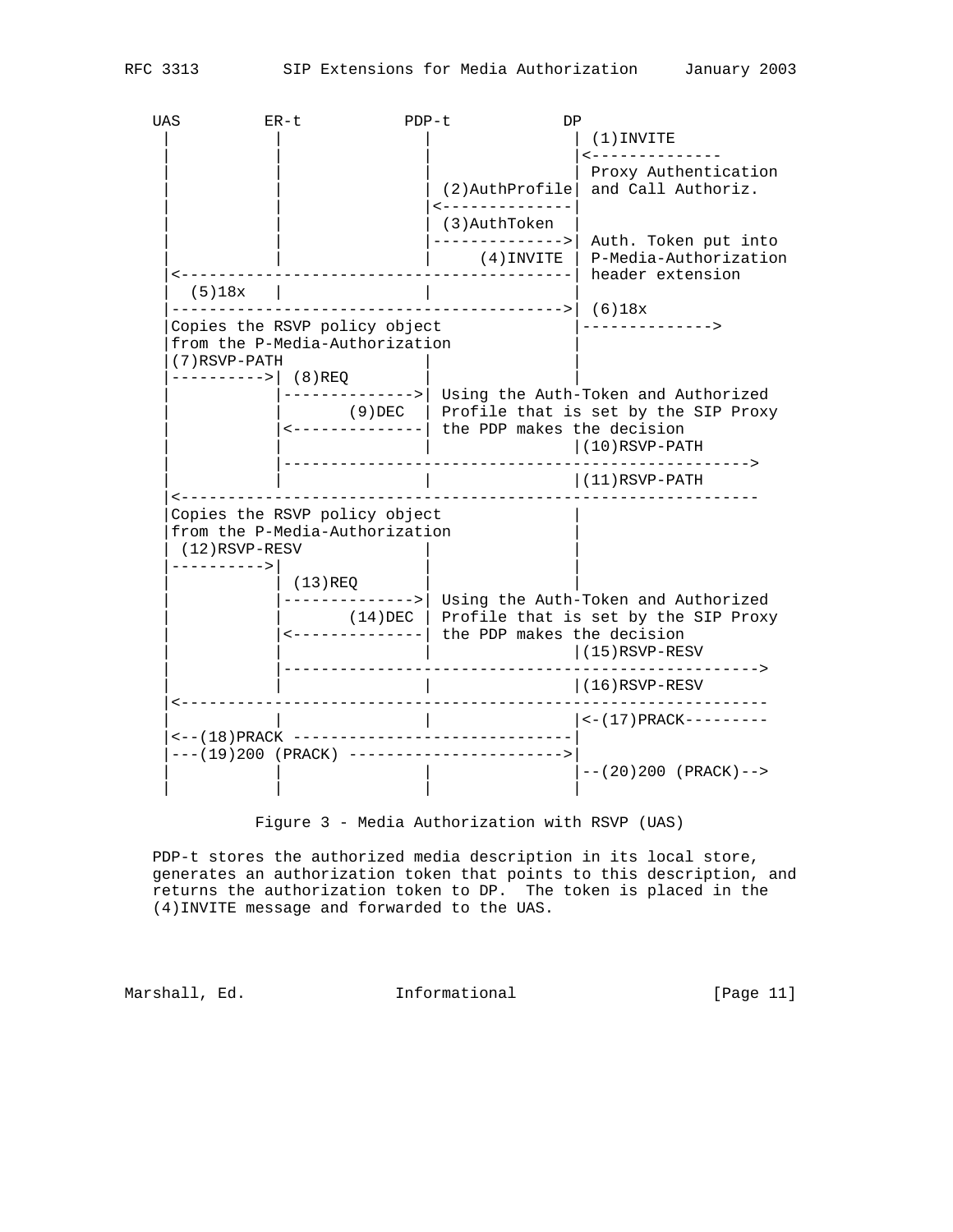Assuming that the call is not forwarded, the UAS sends a  $(5)18x$  response to the initial INVITE message, which is forwarded back to UAC. At the same time, the UAS sends a (7)RSVP-PATH message which includes the previously stored P-Media-Authorization-Token as a Policy-Element.

 ER-t, upon receiving the (7)RSVP-PATH message checks the authorization through a PDP-t COPS message exchange. PDP-t checks the authorization using the stored authorized media description that was linked to the authorization token it returned to DP. If authorization is successful, PDP-t returns an "install" Decision, (9)DEC.

 ER-t checks the admissibility for the request, and if admission succeeds, it forwards the (10)RSVP-PATH message.

 Once the UAS receives the (11)RSVP-PATH message, it sends the (12)RSVP-RESV message to reserve the network resources.

 ER-t, upon reception of the (12)RSVP-RESV message, checks the authorization through a PDP-t COPS message exchange. PDP-t checks the authorization using the stored authorized media description that was linked to the authorization token that it returned to DP. If authorization is successful, PDP-t returns an "install" Decision, (14)DEC.

 ER-t checks the admissibility for the request and if admission succeeds, it forwards the (15)RSVP-RESV message.

 Upon receiving the (16)RSVP-RESV message, network resources have been reserved in both directions.

For completeness, we show the  $(17)$  PRACK message for the  $(5)$  18x response and the resulting (19) 200 response acknowledging the PRACK.

7. Advantages of the Proposed Approach

 The use of media authorization makes it possible to control the usage of network resources. In turn, this makes IP Telephony more robust against denial of service attacks and various kinds of service frauds. By using the authorization capability, the number of flows, and the amount of network resources reserved can be controlled, thereby making the IP Telephony system dependable in the presence of scarce resources.

Marshall, Ed. 1999 and Informational 1999 [Page 12]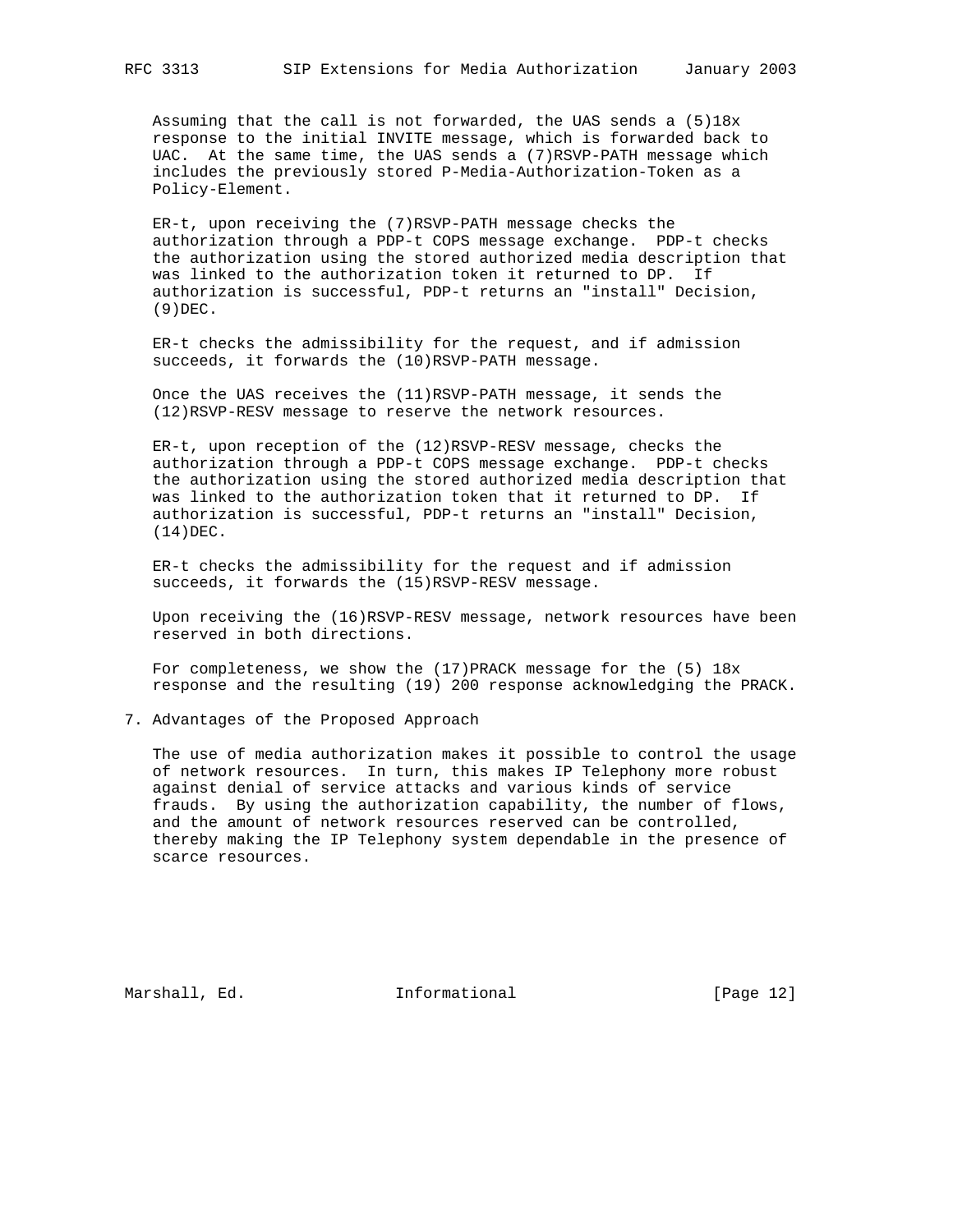### 8. Security Considerations

 In order to control access to QoS, a QoS enabled proxy should authenticate the UA before providing it with a media authorization token. Both the method and policy associated with such authentication are outside the scope of this document, however it could, for example, be done by using standard SIP authentication mechanisms, as described in [3].

 Media authorization tokens sent in the P-Media-Authorization header from a QoS enabled proxy to a UA MUST be protected from eavesdropping and tampering. This can, for example, be done through a mechanism such as IPSec or TLS. However, this will only provide hop-by-hop security. If there is one or more intermediaries (e.g., proxies), between the UA and the QoS enabled proxy, these intermediaries will have access to the P-Media-Authorization header field value, thereby compromising confidentiality and integrity. This will enable both theft-of-service and denial-of-service attacks against the UA. Consequently, the P-Media-Authorization header field MUST NOT be available to any untrusted intermediary in the clear or without integrity protection. There is currently no mechanism defined in SIP that would satisfy these requirements. Until such a mechanism exists, proxies MUST NOT send P-Media-Authorization headers through untrusted intermediaries, which might reveal or modify the contents of this header. (Note that S/MIME-based encryption in SIP is not available to proxy servers, as proxies are not allowed to add message bodies.)

 QoS enabled proxies may need to inspect message bodies describing media streams (e.g., SDP). Consequently, such message bodies should not be encrypted. In turn, this will prevent end-to-end confidentiality of the said message bodies, which lowers the overall security possible.

9. IANA Considerations

 This document defines a new private SIP header for media authorization, "P-Media-Authorization". This header has been registered by the IANA in the SIP header registry, using the RFC number of this document as its reference.

10. Notice Regarding Intellectual Property Rights

 The IETF has been notified of intellectual property rights claimed in regard to some or all of the specification contained in this document. For more information consult the online list of claimed rights.

Marshall, Ed. 1999 and Informational 1999 [Page 13]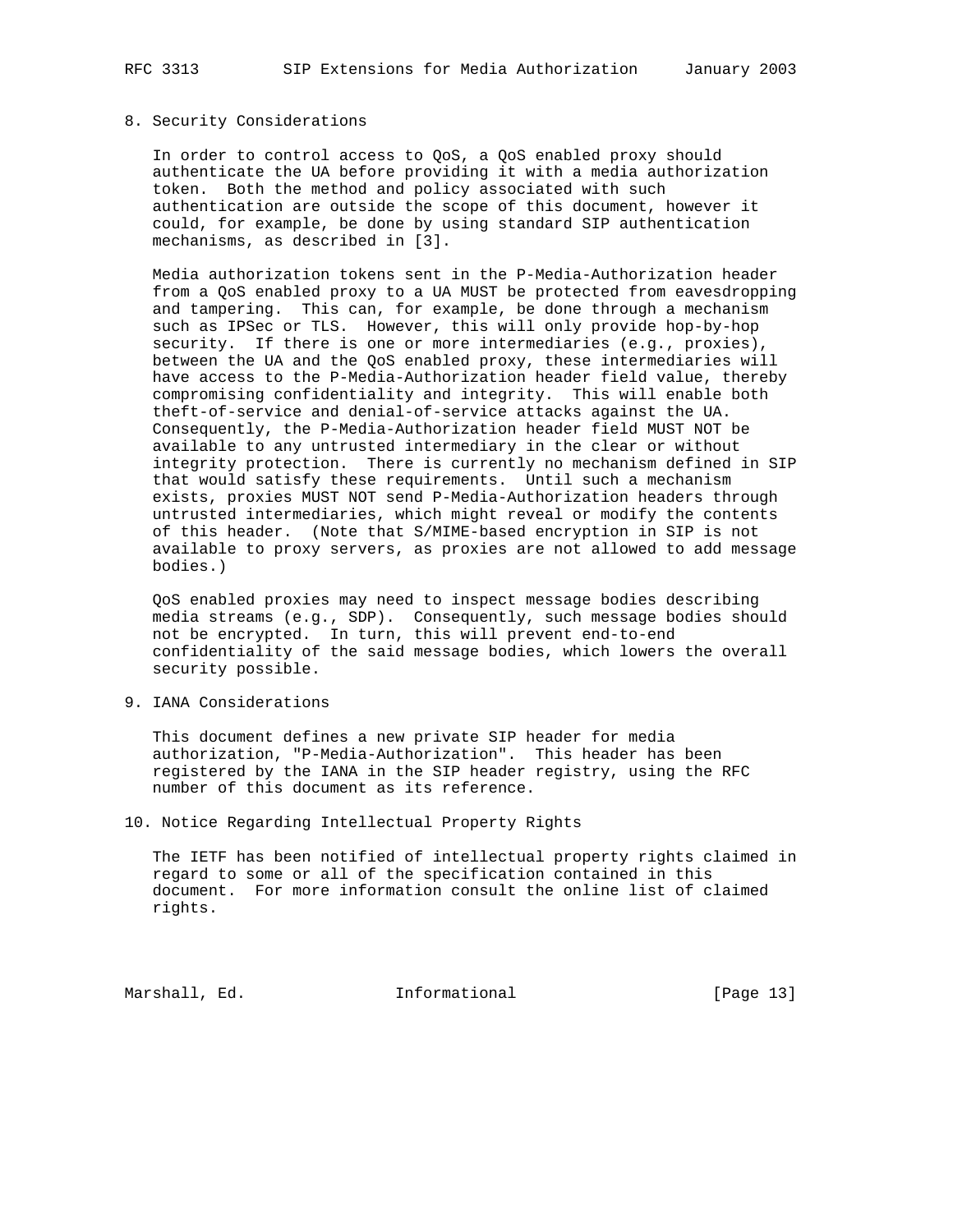# 11. Normative References

- [1] Bradner, S., "The Internet Standards Process -- Revision 3", BCP 9, RFC 2026, October 1996.
- [2] Bradner, S., "Key words for use in RFCs to Indicate Requirement Levels", BCP 14, RFC 2119, March 1997.
- [3] Rosenberg, J., Schulzrinne, H., Camarillo, G., Johnston, A., Peterson, J., Sparks, R., Handley, M. and E. Schooler, "SIP: Session Initiation Protocol", RFC 3261, June 2002.
- [4] Crocker, D. and P. Overell, "Augmented BNF for Syntax Specifications: ABNF", RFC 2234, November 1997.
- [5] Herzog, S., "RSVP Extensions for Policy Control", RFC 2750, January 2000.

## 12. Informative References

- [6] Yavatkar, R., Pendarakis, D. and R. Guerin, "A Framework for Policy-based Admission Control", RFC 2753, January 2000.
- [7] Braden, R., Zhang, L., Berson, S., Herzog, S. and S. Jamin, "Resource Reservation Protocol (RSVP) -- Version 1 Functional Specification", RFC 2205, September 1997.
- [8] Handley, M. and V. Jacobson, "SDP: Session Description Protocol", RFC 2327, April 1998.
- [9] Rosenberg, J. and H. Schulzrinne, "Reliability of Provisional Responses in Session Initiation Protocol (SIP)", RFC 3262, June 2002.
- [10] Roach, A. B., "Session Initiation Protocol (SIP)-Specific Event Notification", RFC 3265, June 2002.
- [11] Donovan, S., "The SIP INFO Method", RFC 2976, October 2000.
- [12] Rosenberg, J., "The Session Initiation Protocol (SIP) UPDATE Method", RFC 3311, September 2002.

Marshall, Ed. 1998 and Informational 1999 [Page 14]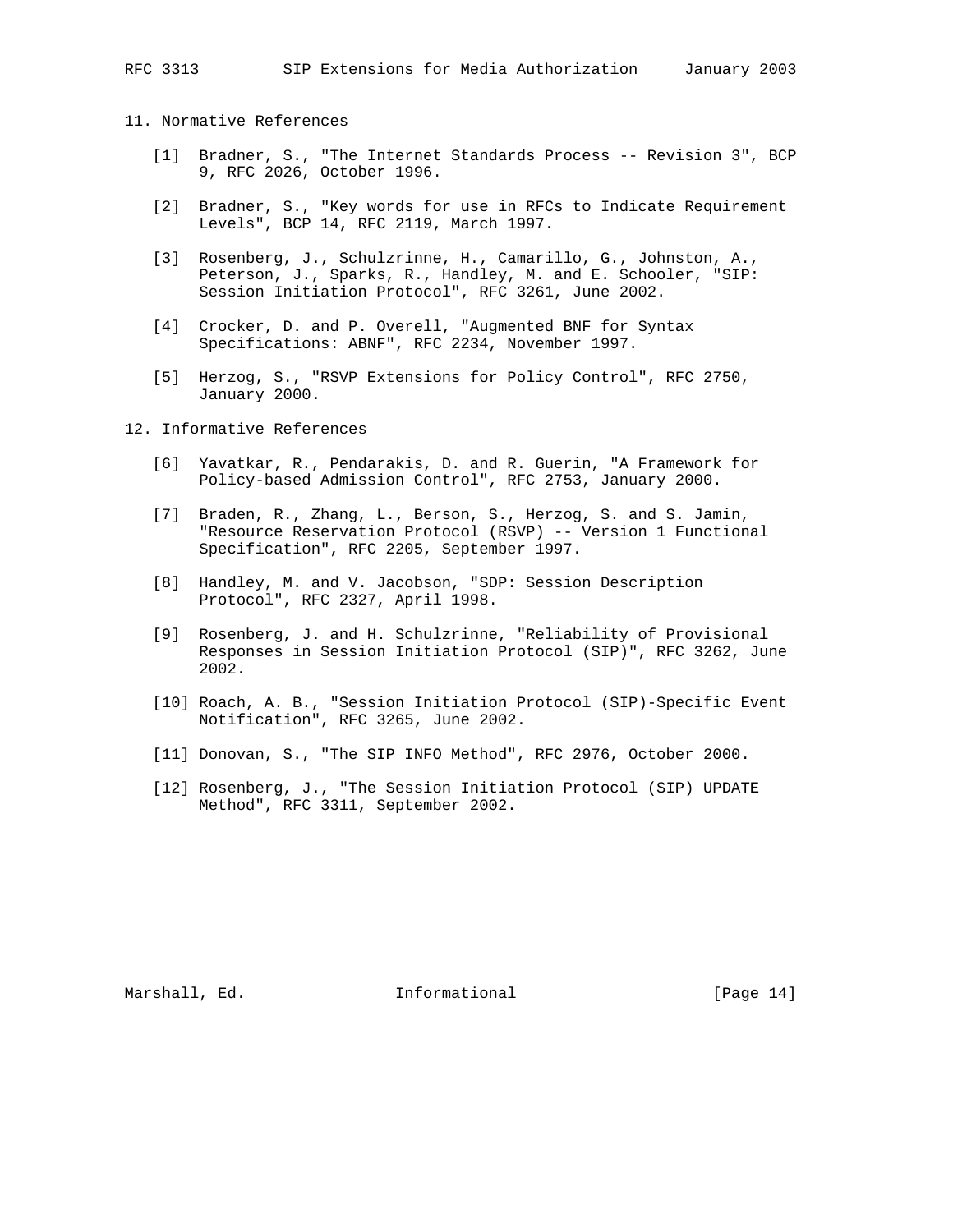## 13. Contributors

 The following people contributed significantly and were co-authors on earlier versions of this document:

 Bill Marshall (AT&T), K. K. Ramakrishnan (AT&T), Ed Miller (Terayon), Glenn Russell (CableLabs), Burcak Beser (Juniper Networks), Mike Mannette (3Com), Kurt Steinbrenner (3Com), Dave Oran (Cisco), Flemming Andreasen (Cisco), John Pickens (Com21), Poornima Lalwaney (Nokia), Jon Fellows (Copper Mountain Networks), Doc Evans (Arris), and Keith Kelly (NetSpeak).

### 14. Acknowledgments

 The Distributed Call Signaling work in the PacketCable project is the work of a large number of people, representing many different companies. The contributors would like to recognize and thank the following for their assistance: John Wheeler, Motorola; David Boardman, Daniel Paul, Arris Interactive; Bill Blum, Jay Strater, Jeff Ollis, Clive Holborow, Motorola; Doug Newlin, Guido Schuster, Ikhlaq Sidhu, 3Com; Jiri Matousek, Bay Networks; Farzi Khazai, Nortel; John Chapman, Bill Guckel, Michael Ramalho, Cisco; Chuck Kalmanek, Doug Nortz, John Lawser, James Cheng, Tung-Hai Hsiao, Partho Mishra, AT&T; Telcordia Technologies; and Lucent Cable Communications. Dean Willis and Rohan Mahy provided valuable feedback as well.

15. Editor's Address

 Bill Marshall AT&T Florham Park, NJ 07932

EMail: wtm@research.att.com

Marshall, Ed. 1999 and Marshall 11 and Marshall [Page 15]